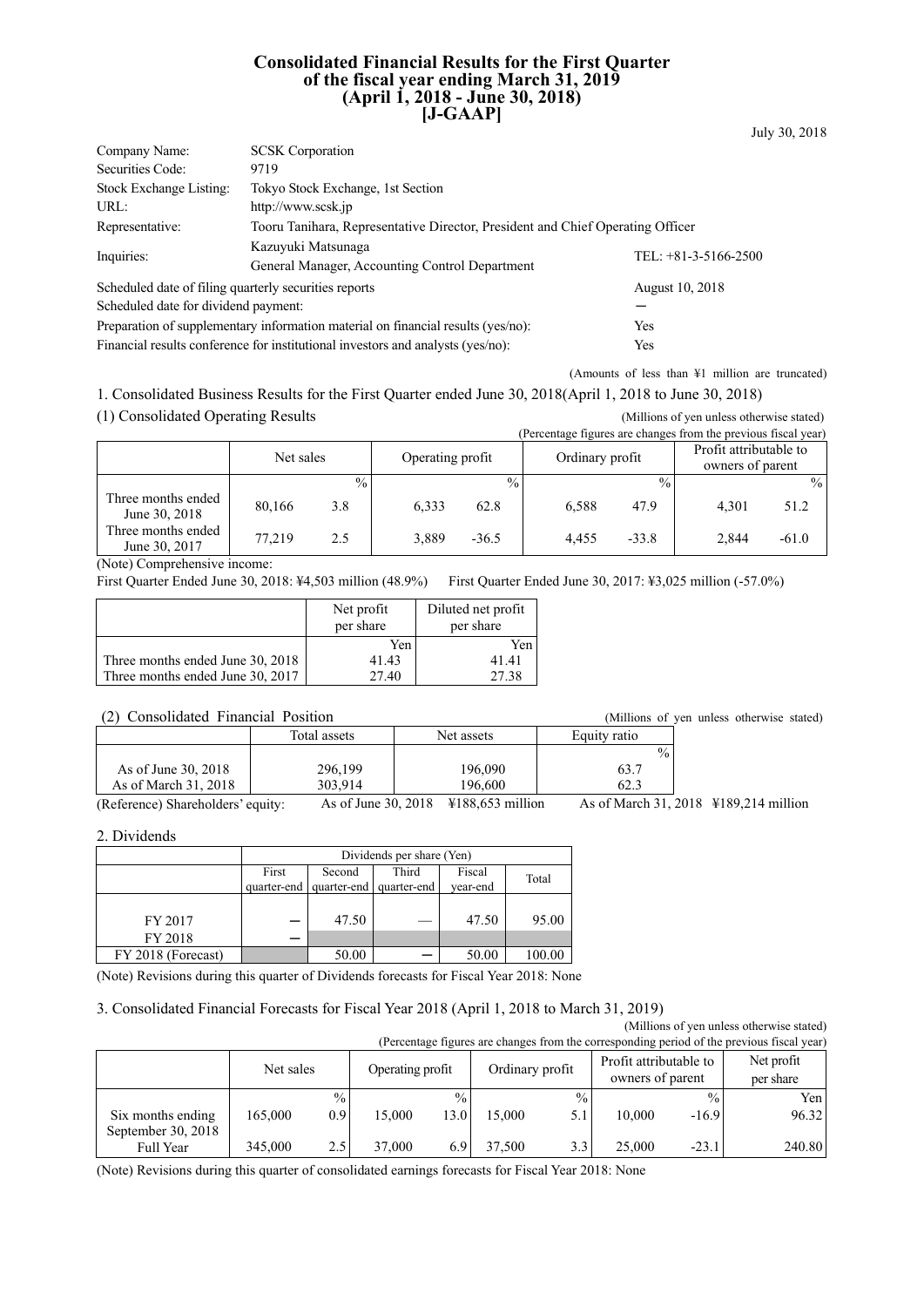### ※ Notes

- (1) Changes in significant subsidiaries during the period : None
- (2) Adoption of specific accounting procedures in preparing quarterly consolidated financial statements: None
- (3) Changes in accounting policies, changes in accounting estimates and restatement of prior period financial statements after error corrections
	- 1) Changes in accounting policies, changes in accounting standards and other regulations: None
	- 2) Changes in accounting policies due to other reasons: None
	- 3) Changes in accounting estimates: None
	- 4) Restatement of prior period financial statements after error corrections: None
- (4) Number of shares issued (Common stock)
	- 1) The number of shares issued as of the period-end (including treasury stock)

| TITA TIANTITO AT AT ATIANIAN THOMAS AND AT ATIA NATIONA ATIAN (TITATAMINITIM ATAAANAN ) NAGARI |                      |                    |
|------------------------------------------------------------------------------------------------|----------------------|--------------------|
|                                                                                                | As of June 30, 2018  | 104,181,803 shares |
|                                                                                                | As of March 31, 2018 | 104,181,803 shares |

2) The number of shares of treasury stock as of the period-end

3) The average number of shares during the period

| As of June 30, 2018  | 357,466shares  |
|----------------------|----------------|
| As of March 31, 2018 | 362.918 shares |
|                      |                |

| As of June 30, 2018 | 103,822,629 shares |
|---------------------|--------------------|
| As of June 30, 2017 | 103,810,013 shares |

\*Notification regarding the auditing process

- This financial report is not within the scope of the auditing process as prescribed by the Financial Instruments and Exchange Act. Therefore, and as of the time of disclosure, the auditing process of this financial report has not been completed.
- \* Cautionary statement concerning appropriate use of financial forecasts and other explanatory notes
- The financial forecasts contained in this document are based on the information currently available and certain assumptions deemed reasonable. Actual results may vary from these forecasts for various reasons. With regard to the assumptions on which financial forecasts are based and other explanatory notes in connection with the use of financial forecasts, please refer to "Consolidated Financial Forecast for the fiscal year ending March 31, 2019" on page 3.
- SCSK will hold a results briefing for institutional investors and analysts on July 30, 2018. Materials used in the briefing, a transcript of the main questions and answers, and other related information will be published on SCSK's website promptly thereafter.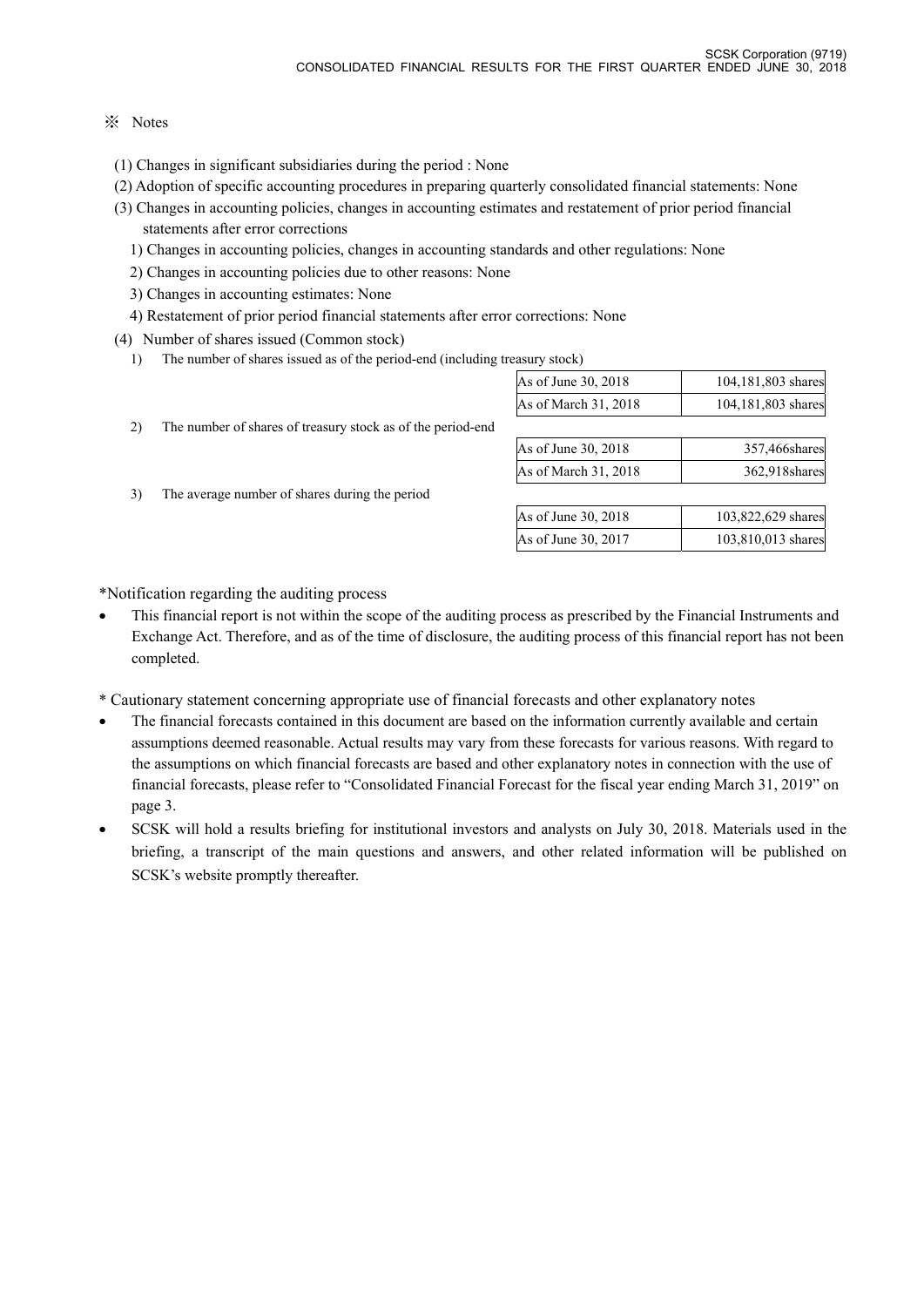# Contents

|     | 1. Qualitative information regarding operating results for the quarter ended June 30, 2018 ······························ 2                                                                               |  |
|-----|-----------------------------------------------------------------------------------------------------------------------------------------------------------------------------------------------------------|--|
| (1) |                                                                                                                                                                                                           |  |
| (2) | Summary of financial position materials and property of financial position materials of financial position materials.                                                                                     |  |
| (3) |                                                                                                                                                                                                           |  |
|     | 2. Consolidated quarterly financial statements manufactured control and a final property of 4                                                                                                             |  |
| (1) |                                                                                                                                                                                                           |  |
| (2) |                                                                                                                                                                                                           |  |
| (3) |                                                                                                                                                                                                           |  |
| (4) | Notes regarding consolidated financial results for the first quarter ended June 30, 2018 ·····························10                                                                                  |  |
|     |                                                                                                                                                                                                           |  |
|     |                                                                                                                                                                                                           |  |
|     |                                                                                                                                                                                                           |  |
|     | (Segment information) $\cdots$ $\cdots$ $\cdots$ $\cdots$ $\cdots$ $\cdots$ $\cdots$ $\cdots$ $\cdots$ $\cdots$ $\cdots$ $\cdots$ $\cdots$ $\cdots$ $\cdots$ $\cdots$ $\cdots$ $\cdots$ $\cdots$ $\cdots$ |  |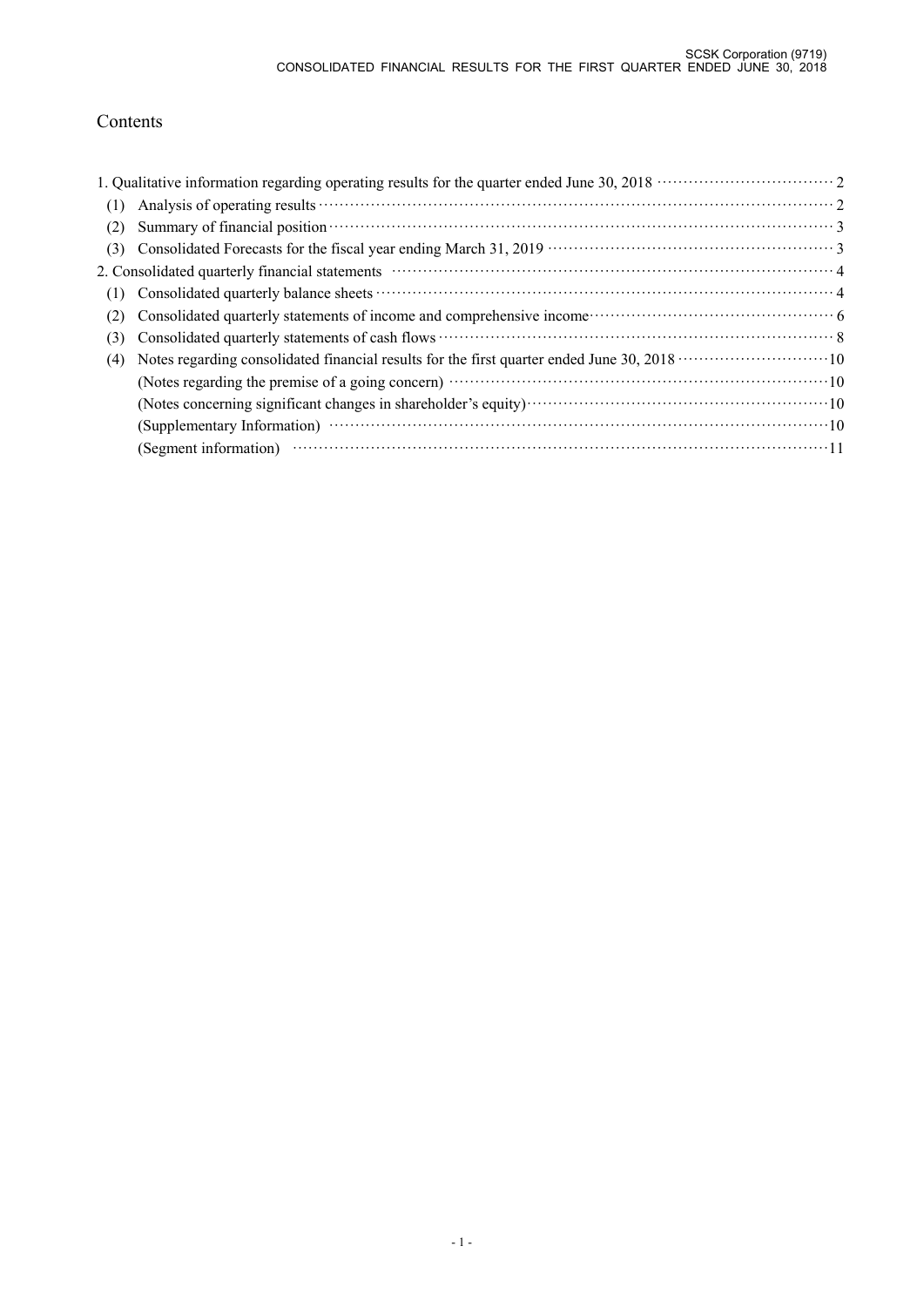## **1. Qualitative information regarding operating results for the three-month period ended June 30, 2018 (1) Analysis of operating results**

In the three-month period ended June 30, 2018, a steady recovery trend continued in the domestic economy against a backdrop of economic growth overseas and robust domestic demand. Specifically, corporate earnings rose and the job market showed steady improvement amid recovery in exports and a gentle increase in production activities.

Our outlook for the domestic economy is that, in the midst of ongoing improvements in corporate earnings, the job market, and wages, the gradual recovery trend will continue. However, a persistent sense of uncertainty is plaguing the global political and economic climate. Prominent concerns include the protectionist trade policies of the United States and the accompanying risk of increased trade friction, geopolitical risks in the Middle East and East Asia, issues surrounding the United Kingdom's decision to leave the European Union, the threat of economic downturn in Asian and other emerging and resource-rich countries, and risk of fluctuations in financial capital markets. Accordingly, scrutiny is imperative in judging economic trends for the purpose of making management decisions going forward.

In this environment, the IT services market experienced robust system upgrade demand for the purposes of automation, labor saving, and productivity improvement to address labor shortfalls through means including the implementation of working style reforms.

At the same time, strategic IT investment demand for reinforcing strategic businesses or securing a competitive edge is rising among customer companies. In this manner, there was a general upward trend in overall IT investment demand.

In the manufacturing industry, there is currently a solid increase in the deal flow for smart factory and other IoTrelated projects as well as for automotive embedded software development projects, which are increasingly involving self-driving cars, other highly functional vehicles, and electric automotive systems. The deal flow was also on the rise for verification services for pre-market products, which are growing ever more sophisticated, and for business process outsourcing (BPO) services related to products and services.

In distribution, service, and other industries, strategic IT investment demand for reinforcing businesses and IT services demand is on the rise, particularly among customer companies engaging in consumer businesses. This demand was largely associated with investment related to e-commerce, customer relationship management (CRM), and big data analysis for the purposes of enhancing digital marketing initiatives and facilitating omni-channel retailing.

In the financial industry, despite the lingering impacts of the massive rebound from prior investment demand following the conclusion of large-scale development projects for certain financial institutions, systems development and other IT investment demand is proving to be firm overall, primarily among customers in the banking and insurance sectors. Specific investment targets include the development of systems for the application of FinTech, artificial intelligence (AI), or other new IT technologies and the realization of more sophisticated overseas operations and Internet services.

In addition, demand for various cloud-based IT services has been on the rise in IaaS, PaaS, and other IT infrastructure sectors against a backdrop of a strong appetite among customer companies for investment to heighten operational efficiency and to compensate for shortages of IT employees at these companies. A similar increase was seen in demand for IT services in the operational system field, although here it was limited to certain sectors.

Looking at the Company's operating results for the period under review, consolidated net sales increased 3.8% year on year, to ¥80,166 million, following increases in the three distinctive service categories of SCSK—systems development, system maintenance and operation services, and system sales—primarily to customers in the manufacturing industry and the distribution industry.

Operating profit was up 62.8%, to ¥6,333 million, due to the higher sales; the absence of extraordinary detractors from income, such as the upfront expenses recorded in association with a new systems development order recorded in the three-month period ended June 30, 2017; and the fact that losses from unprofitable projects were almost nonexistent. As a result of the increase in operating profit, ordinary profit was up 47.9% year on year, to  $\frac{1}{6}588$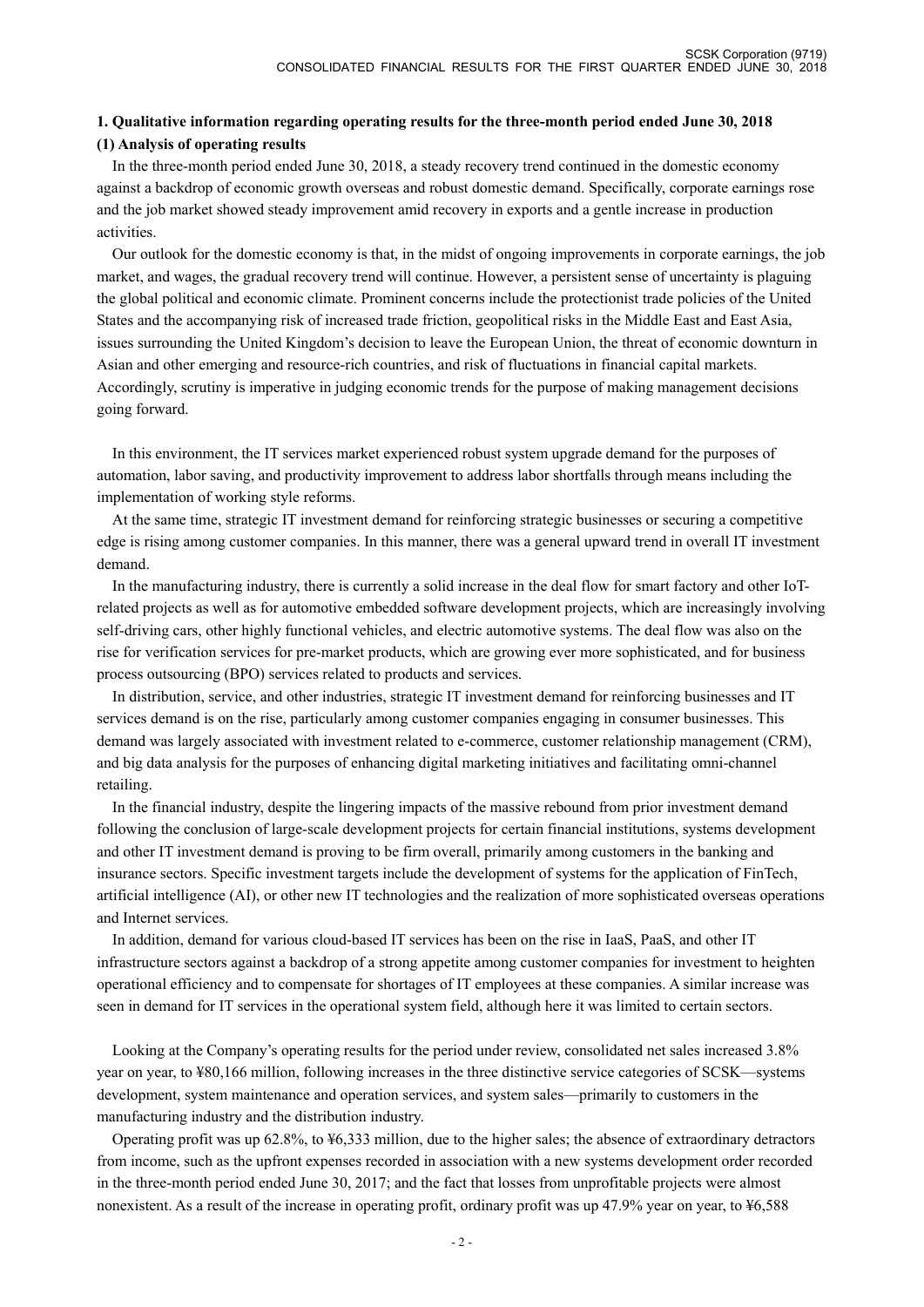million, and profit attributable to owners of parent increased 51.2%, to ¥4,301 million.

The five-year Medium-Term Management Plan with the fiscal year ending March 31, 2020, as its final year delineates three core strategies for its period. We are, first, to "shift to service-oriented businesses;" second, to "promote strategic businesses that capture the changing times;" and third, to "enter into the second stage of global business expansion." We are aggressively moving forward with measures based on these core strategies to achieve the plan's goals.

SCSK is continuing to promote the shift to service-oriented businesses in the fiscal year ending March 31, 2019. We are deploying a two-pronged approach consisting of new and existing businesses and focused on service-oriented businesses with the aim of incorporating the currently robust IT investment demand and thereby achieving earnings growth. The Company is also moving ahead with measures for increasing business profitability centered on its core strategies while implementing various measures to improve operational quality and productivity and otherwise reinforce profitability. In these manners, we are working to bolster our management and earnings bases.

#### **(2) Summary of financial position**

Cash and cash equivalents ("cash") as of June 30, 2018 increased ¥3,215 million compared to March 31, 2018 to ¥103,083 million. The increase or decrease in each cash flow type and the main factors for such changes are as follows.

(Cash flow from operating activities)

Net cash provided by operating activities was ¥12,418 million.

The main cash inflow factors were profit before income taxes of ¥6,567 million, depreciation of ¥2,254 million and ¥12,909 million increase in funds stemming from a decrease in accounts receivable. The main cash outflow factors were a decrease in accounts payable of ¥3,707 million, and a decrease of ¥3,695 million in payments for income taxes.

#### (Cash flow from investing activities)

Net cash used in investing activities was ¥3,951 million.

The main cash outflow factors were payment for the acquisition of property, plant and equipment of  $\frac{12,741}{2}$ million, and acquisition of intangible assets of ¥907 million.

(Cash flow from financing activities)

Net cash used in financing activities was ¥5,187 million.

The main cash outflow factor was dividend payments of ¥4,941 million (¥47.5 per share) for the year-end dividend of the fiscal year ended March 31, 2018.

#### **(3) Consolidated Financial Forecasts for the Fiscal Year Ending March 31, 2019**

Consolidated performance in the three-month period ended June 30, 2018, was strong. Regardless, the Company has chosen not to revise the forecasts for the six-month period ending September 30, 2018, and the fiscal year ending March 31, 2019, that were announced on April 27, 2018, in light of the current global political and economic climate and recent financial and capital market trends.

\* Characteristics of the Company's quarterly operating results

 It is common for companies in Japan to have fiscal years that begin on April 1 and end on March 31 of the following year. For this reason, system introductions and inspections tend to be concentrated in September and March (the midpoint and end of each fiscal year). Excluding sales covered by time and materials contract, the Company primarily records sales on a receipt-and-inspection basis. Accordingly, performance fluctuates by season, with sales and income tending to be concentrated in the second and fourth quarter of each fiscal year.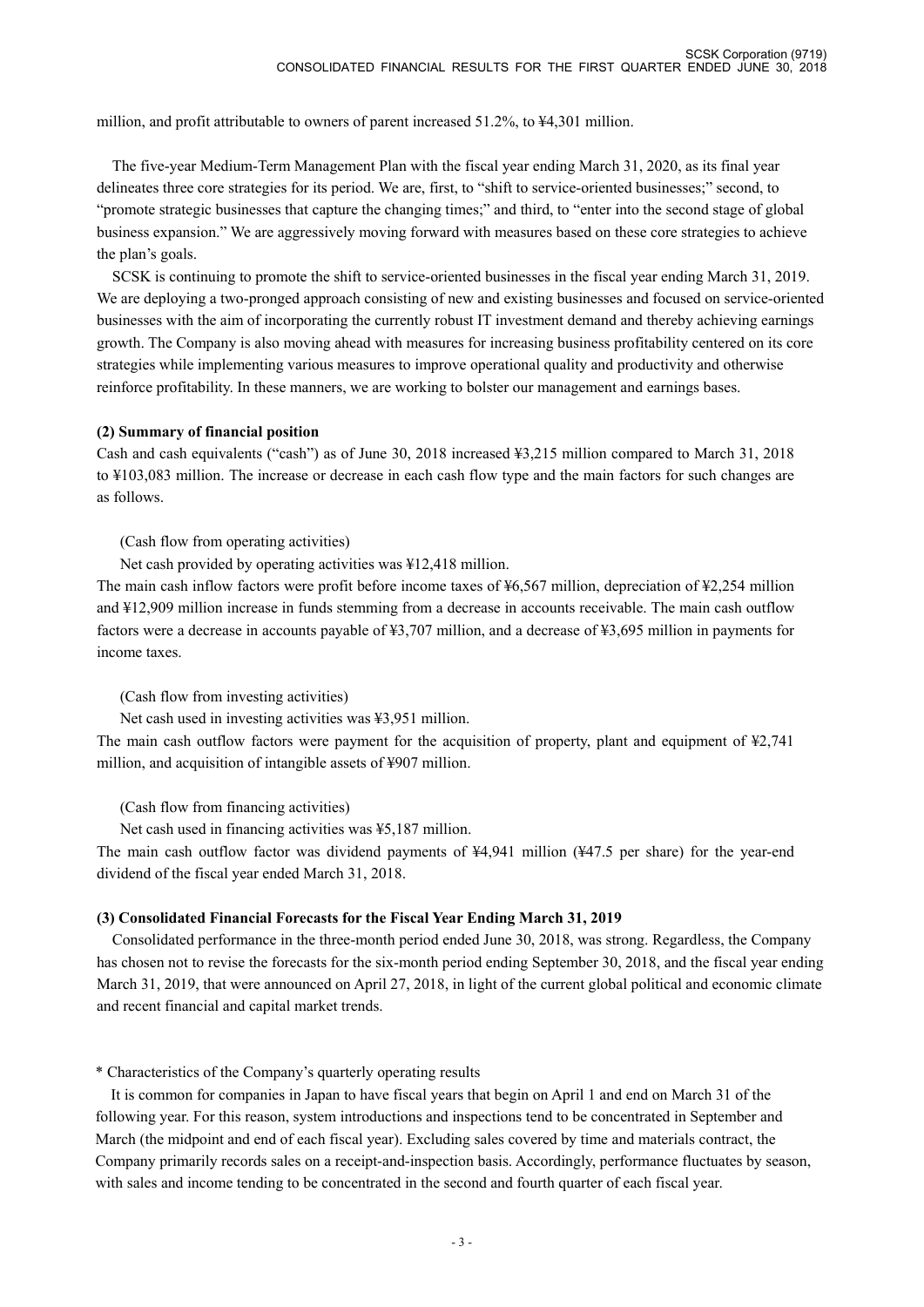# 2. Consolidated Quarterly Financial Statements

# **(1) Consolidated Quarterly Balance Sheets**

|                                       |                     | (Millions of Yen)   |
|---------------------------------------|---------------------|---------------------|
|                                       | As of Mar. 31, 2018 | As of Jun. 30, 2018 |
| Assets                                |                     |                     |
| Current assets                        |                     |                     |
| Cash and deposits                     | 16,456              | 17,739              |
| Notes and accounts receivable - trade | 66,665              | 53,793              |
| Merchandise and finished goods        | 5,137               | 5,402               |
| Work in process                       | 900                 | 661                 |
| Raw materials and supplies            | 49                  | 45                  |
| Deposits paid                         | 83,340              | 85,344              |
| Other                                 | 11,175              | 13,869              |
| Allowance for doubtful accounts       | $-41$               | $-24$               |
| Total current assets                  | 183,684             | 176,831             |
| Non-current assets                    |                     |                     |
| Property, plant and equipment         |                     |                     |
| Buildings and structures, net         | 31,543              | 31,052              |
| Land                                  | 19,821              | 19,821              |
| Other, net                            | 22,099              | 23,383              |
| Total property, plant and equipment   | 73,464              | 74,256              |
| Intangible assets                     |                     |                     |
| Goodwill                              | 84                  | 76                  |
| Other                                 | 9,472               | 9,431               |
| Total intangible assets               | 9,556               | 9,507               |
| Investments and other assets          |                     |                     |
| Investment securities                 | 10,625              | 11,245              |
| Other                                 | 26,702              | 24,437              |
| Allowance for doubtful accounts       | $-119$              | $-79$               |
| Total investments and other assets    | 37,209              | 35,603              |
| Total non-current assets              | 120,229             | 119,368             |
| <b>Total</b> assets                   | 303,914             | 296,199             |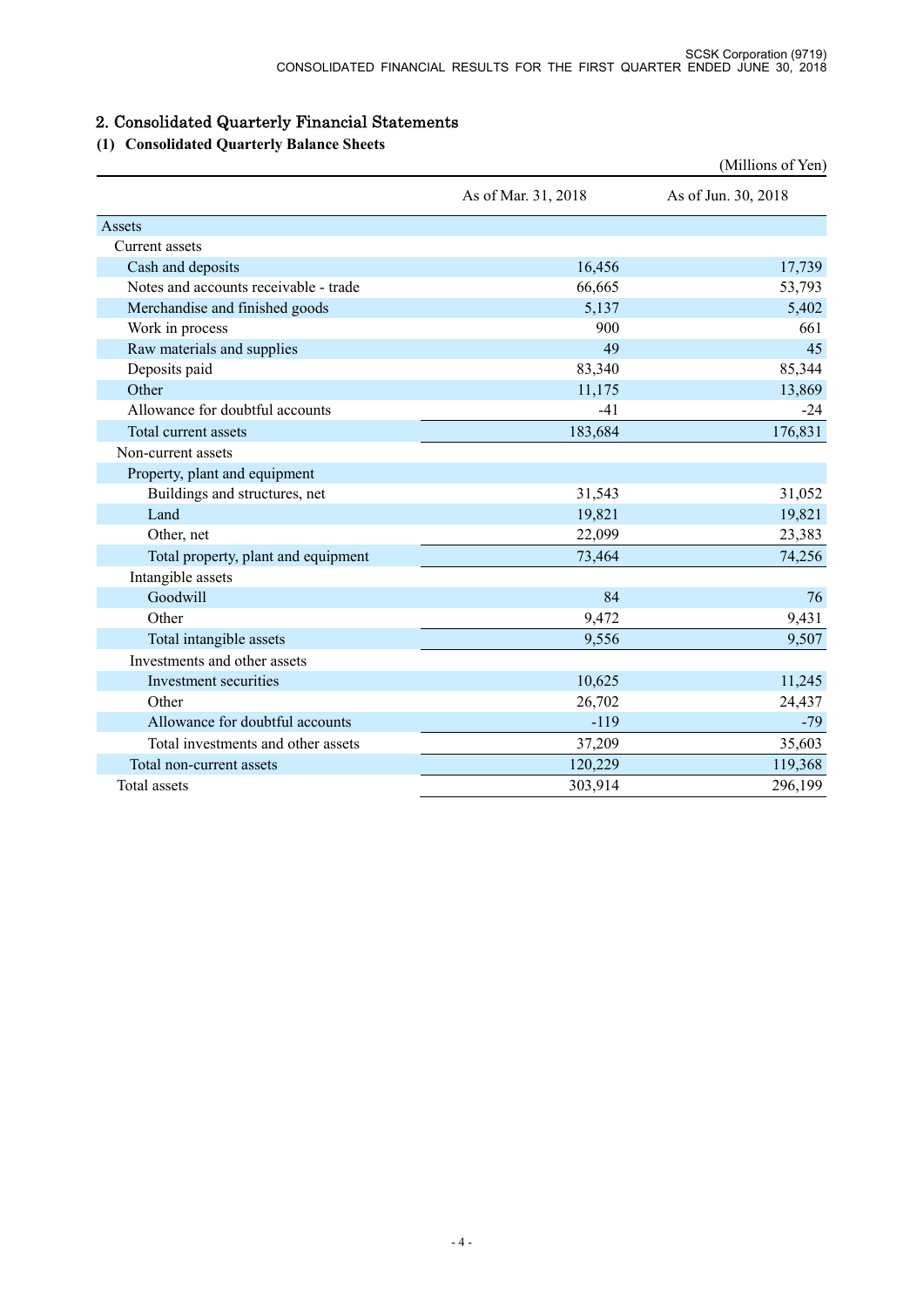| As of Mar. 31, 2018<br>As of Jun. 30, 2018<br><b>Current liabilities</b><br>Notes and accounts payable - trade<br>20,013<br>16,303<br>Short-term loans payable<br>10,000<br>10,000<br>Current portion of long-term loans payable<br>5,000<br>5,000<br>431<br>Income taxes payable<br>4,802<br>Provision for bonuses<br>1,372<br>5,651<br>Provision for directors' bonuses<br>79<br>11<br>$\overline{7}$<br>Provision for loss on construction contracts<br>329<br>Other<br>24,687<br>30,589<br>Total current liabilities<br>70,564<br>63,715<br>Non-current liabilities<br>Bonds payable<br>30,000<br>30,000<br>Provision for directors' retirement benefits<br>20<br>20<br>Net defined benefit liability<br>1,225<br>1,468<br>Asset retirement obligations<br>2,466<br>2,391<br>Other<br>2,867<br>2,680<br>Total non-current liabilities<br>36,392<br>36,748<br><b>Total liabilities</b><br>107,313<br>100,108<br>Shareholders' equity<br>Capital stock<br>21,152<br>21,152<br>Capital surplus<br>1,299<br>1,299<br>Retained earnings<br>168,363<br>167,719<br>Treasury shares<br>$-711$<br>$-701$<br>190,104<br>189,470<br>Total shareholders' equity<br>Accumulated other comprehensive income<br>Valuation difference on available-for-sale securities<br>2,274<br>2,271<br>Deferred gains or losses on hedges<br>$-5$<br>10<br>Foreign currency translation adjustment<br>$-154$<br>$-215$<br>$-3,004$<br>2,883<br>Remeasurements of defined benefit plans |             | (Millions of Yen) |
|-----------------------------------------------------------------------------------------------------------------------------------------------------------------------------------------------------------------------------------------------------------------------------------------------------------------------------------------------------------------------------------------------------------------------------------------------------------------------------------------------------------------------------------------------------------------------------------------------------------------------------------------------------------------------------------------------------------------------------------------------------------------------------------------------------------------------------------------------------------------------------------------------------------------------------------------------------------------------------------------------------------------------------------------------------------------------------------------------------------------------------------------------------------------------------------------------------------------------------------------------------------------------------------------------------------------------------------------------------------------------------------------------------------------------------------------------------------------|-------------|-------------------|
|                                                                                                                                                                                                                                                                                                                                                                                                                                                                                                                                                                                                                                                                                                                                                                                                                                                                                                                                                                                                                                                                                                                                                                                                                                                                                                                                                                                                                                                                 |             |                   |
|                                                                                                                                                                                                                                                                                                                                                                                                                                                                                                                                                                                                                                                                                                                                                                                                                                                                                                                                                                                                                                                                                                                                                                                                                                                                                                                                                                                                                                                                 | Liabilities |                   |
|                                                                                                                                                                                                                                                                                                                                                                                                                                                                                                                                                                                                                                                                                                                                                                                                                                                                                                                                                                                                                                                                                                                                                                                                                                                                                                                                                                                                                                                                 |             |                   |
|                                                                                                                                                                                                                                                                                                                                                                                                                                                                                                                                                                                                                                                                                                                                                                                                                                                                                                                                                                                                                                                                                                                                                                                                                                                                                                                                                                                                                                                                 |             |                   |
|                                                                                                                                                                                                                                                                                                                                                                                                                                                                                                                                                                                                                                                                                                                                                                                                                                                                                                                                                                                                                                                                                                                                                                                                                                                                                                                                                                                                                                                                 |             |                   |
|                                                                                                                                                                                                                                                                                                                                                                                                                                                                                                                                                                                                                                                                                                                                                                                                                                                                                                                                                                                                                                                                                                                                                                                                                                                                                                                                                                                                                                                                 |             |                   |
|                                                                                                                                                                                                                                                                                                                                                                                                                                                                                                                                                                                                                                                                                                                                                                                                                                                                                                                                                                                                                                                                                                                                                                                                                                                                                                                                                                                                                                                                 |             |                   |
|                                                                                                                                                                                                                                                                                                                                                                                                                                                                                                                                                                                                                                                                                                                                                                                                                                                                                                                                                                                                                                                                                                                                                                                                                                                                                                                                                                                                                                                                 |             |                   |
|                                                                                                                                                                                                                                                                                                                                                                                                                                                                                                                                                                                                                                                                                                                                                                                                                                                                                                                                                                                                                                                                                                                                                                                                                                                                                                                                                                                                                                                                 |             |                   |
|                                                                                                                                                                                                                                                                                                                                                                                                                                                                                                                                                                                                                                                                                                                                                                                                                                                                                                                                                                                                                                                                                                                                                                                                                                                                                                                                                                                                                                                                 |             |                   |
|                                                                                                                                                                                                                                                                                                                                                                                                                                                                                                                                                                                                                                                                                                                                                                                                                                                                                                                                                                                                                                                                                                                                                                                                                                                                                                                                                                                                                                                                 |             |                   |
|                                                                                                                                                                                                                                                                                                                                                                                                                                                                                                                                                                                                                                                                                                                                                                                                                                                                                                                                                                                                                                                                                                                                                                                                                                                                                                                                                                                                                                                                 |             |                   |
|                                                                                                                                                                                                                                                                                                                                                                                                                                                                                                                                                                                                                                                                                                                                                                                                                                                                                                                                                                                                                                                                                                                                                                                                                                                                                                                                                                                                                                                                 |             |                   |
|                                                                                                                                                                                                                                                                                                                                                                                                                                                                                                                                                                                                                                                                                                                                                                                                                                                                                                                                                                                                                                                                                                                                                                                                                                                                                                                                                                                                                                                                 |             |                   |
|                                                                                                                                                                                                                                                                                                                                                                                                                                                                                                                                                                                                                                                                                                                                                                                                                                                                                                                                                                                                                                                                                                                                                                                                                                                                                                                                                                                                                                                                 |             |                   |
|                                                                                                                                                                                                                                                                                                                                                                                                                                                                                                                                                                                                                                                                                                                                                                                                                                                                                                                                                                                                                                                                                                                                                                                                                                                                                                                                                                                                                                                                 |             |                   |
|                                                                                                                                                                                                                                                                                                                                                                                                                                                                                                                                                                                                                                                                                                                                                                                                                                                                                                                                                                                                                                                                                                                                                                                                                                                                                                                                                                                                                                                                 |             |                   |
|                                                                                                                                                                                                                                                                                                                                                                                                                                                                                                                                                                                                                                                                                                                                                                                                                                                                                                                                                                                                                                                                                                                                                                                                                                                                                                                                                                                                                                                                 |             |                   |
|                                                                                                                                                                                                                                                                                                                                                                                                                                                                                                                                                                                                                                                                                                                                                                                                                                                                                                                                                                                                                                                                                                                                                                                                                                                                                                                                                                                                                                                                 |             |                   |
|                                                                                                                                                                                                                                                                                                                                                                                                                                                                                                                                                                                                                                                                                                                                                                                                                                                                                                                                                                                                                                                                                                                                                                                                                                                                                                                                                                                                                                                                 |             |                   |
|                                                                                                                                                                                                                                                                                                                                                                                                                                                                                                                                                                                                                                                                                                                                                                                                                                                                                                                                                                                                                                                                                                                                                                                                                                                                                                                                                                                                                                                                 | Net assets  |                   |
|                                                                                                                                                                                                                                                                                                                                                                                                                                                                                                                                                                                                                                                                                                                                                                                                                                                                                                                                                                                                                                                                                                                                                                                                                                                                                                                                                                                                                                                                 |             |                   |
|                                                                                                                                                                                                                                                                                                                                                                                                                                                                                                                                                                                                                                                                                                                                                                                                                                                                                                                                                                                                                                                                                                                                                                                                                                                                                                                                                                                                                                                                 |             |                   |
|                                                                                                                                                                                                                                                                                                                                                                                                                                                                                                                                                                                                                                                                                                                                                                                                                                                                                                                                                                                                                                                                                                                                                                                                                                                                                                                                                                                                                                                                 |             |                   |
|                                                                                                                                                                                                                                                                                                                                                                                                                                                                                                                                                                                                                                                                                                                                                                                                                                                                                                                                                                                                                                                                                                                                                                                                                                                                                                                                                                                                                                                                 |             |                   |
|                                                                                                                                                                                                                                                                                                                                                                                                                                                                                                                                                                                                                                                                                                                                                                                                                                                                                                                                                                                                                                                                                                                                                                                                                                                                                                                                                                                                                                                                 |             |                   |
|                                                                                                                                                                                                                                                                                                                                                                                                                                                                                                                                                                                                                                                                                                                                                                                                                                                                                                                                                                                                                                                                                                                                                                                                                                                                                                                                                                                                                                                                 |             |                   |
|                                                                                                                                                                                                                                                                                                                                                                                                                                                                                                                                                                                                                                                                                                                                                                                                                                                                                                                                                                                                                                                                                                                                                                                                                                                                                                                                                                                                                                                                 |             |                   |
|                                                                                                                                                                                                                                                                                                                                                                                                                                                                                                                                                                                                                                                                                                                                                                                                                                                                                                                                                                                                                                                                                                                                                                                                                                                                                                                                                                                                                                                                 |             |                   |
|                                                                                                                                                                                                                                                                                                                                                                                                                                                                                                                                                                                                                                                                                                                                                                                                                                                                                                                                                                                                                                                                                                                                                                                                                                                                                                                                                                                                                                                                 |             |                   |
|                                                                                                                                                                                                                                                                                                                                                                                                                                                                                                                                                                                                                                                                                                                                                                                                                                                                                                                                                                                                                                                                                                                                                                                                                                                                                                                                                                                                                                                                 |             |                   |
|                                                                                                                                                                                                                                                                                                                                                                                                                                                                                                                                                                                                                                                                                                                                                                                                                                                                                                                                                                                                                                                                                                                                                                                                                                                                                                                                                                                                                                                                 |             |                   |
| Total accumulated other comprehensive income<br>$-890$<br>$-817$                                                                                                                                                                                                                                                                                                                                                                                                                                                                                                                                                                                                                                                                                                                                                                                                                                                                                                                                                                                                                                                                                                                                                                                                                                                                                                                                                                                                |             |                   |
| Share acquisition rights<br>57<br>48                                                                                                                                                                                                                                                                                                                                                                                                                                                                                                                                                                                                                                                                                                                                                                                                                                                                                                                                                                                                                                                                                                                                                                                                                                                                                                                                                                                                                            |             |                   |
| Non-controlling interests<br>7,329<br>7,388                                                                                                                                                                                                                                                                                                                                                                                                                                                                                                                                                                                                                                                                                                                                                                                                                                                                                                                                                                                                                                                                                                                                                                                                                                                                                                                                                                                                                     |             |                   |
| Total net assets<br>196,600<br>196,090                                                                                                                                                                                                                                                                                                                                                                                                                                                                                                                                                                                                                                                                                                                                                                                                                                                                                                                                                                                                                                                                                                                                                                                                                                                                                                                                                                                                                          |             |                   |
| Total liabilities and net assets<br>303,914<br>296,199                                                                                                                                                                                                                                                                                                                                                                                                                                                                                                                                                                                                                                                                                                                                                                                                                                                                                                                                                                                                                                                                                                                                                                                                                                                                                                                                                                                                          |             |                   |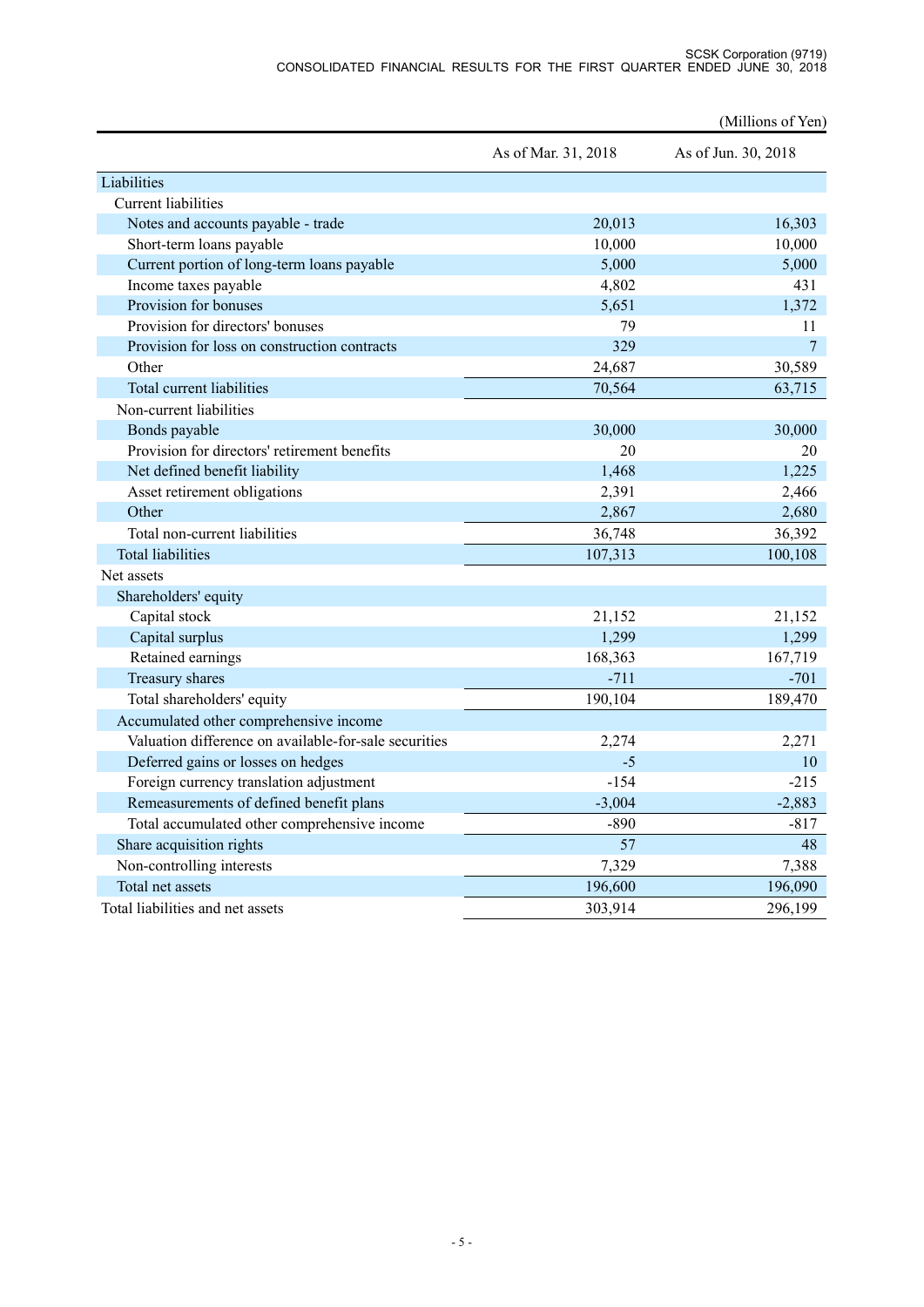|                                                                  |                                       | (Millions of Yen)                     |
|------------------------------------------------------------------|---------------------------------------|---------------------------------------|
|                                                                  | From Apr. 1, 2017<br>to Jun. 30, 2017 | From Apr. 1, 2018<br>to Jun. 30, 2018 |
| Net sales                                                        | 77,219                                | 80,166                                |
| Cost of sales                                                    | 60,395                                | 60,916                                |
| Gross profit                                                     | 16,824                                | 19,249                                |
| Selling, general and administrative expenses                     | 12,934                                | 12,916                                |
| Operating profit                                                 | 3,889                                 | 6,333                                 |
| Non-operating income                                             |                                       |                                       |
| Interest income                                                  | 17                                    | 17                                    |
| Dividend income                                                  | 39                                    | 36                                    |
| Share of profit of entities accounted for using equity<br>method | 133                                   | 196                                   |
| Hoard profit of prepaid card                                     | 391                                   |                                       |
| Other                                                            | 48                                    | 53                                    |
| Total non-operating income                                       | 629                                   | 304                                   |
| Non-operating expenses                                           |                                       |                                       |
| Interest expenses                                                | 36                                    | 26                                    |
| Loss on sales of investment securities                           | $\mathbf{0}$                          |                                       |
| Other                                                            | 27                                    | 22                                    |
| Total non-operating expenses                                     | 63                                    | 49                                    |
| Ordinary profit                                                  | 4,455                                 | 6,588                                 |
| Extraordinary income                                             |                                       |                                       |
| Gain on sales of non-current assets                              | $\boldsymbol{0}$                      |                                       |
| Gain on sales of memberships                                     |                                       | $\boldsymbol{0}$                      |
| Total extraordinary income                                       | $\Omega$                              | $\boldsymbol{0}$                      |
| <b>Extraordinary losses</b>                                      |                                       |                                       |
| Loss on retirement of non-current assets                         | 6                                     | $\mathbf{1}$                          |
| Loss on sales of non-current assets                              | $\overline{\mathcal{L}}$              | 19                                    |
| Loss on sales of membership                                      |                                       | $\mathbf{0}$                          |
| Total extraordinary losses                                       | 9                                     | 20                                    |
| Profit before income taxes                                       | 4,446                                 | 6,567                                 |
| Income taxes - current                                           | 124                                   | 142                                   |
| Income taxes - deferred                                          | 1,328                                 | 1,995                                 |
| Total income taxes                                               | 1,453                                 | 2,138                                 |
| Profit                                                           | 2,993                                 | 4,429                                 |
| Profit attributable to non-controlling interests                 | 148                                   | 127                                   |
| Profit attributable to owners of parent                          | 2,844                                 | 4,301                                 |

## **(2) Consolidated Quarterly Statements of Income and Comprehensive Income Consolidated Quarterly Statements of Income**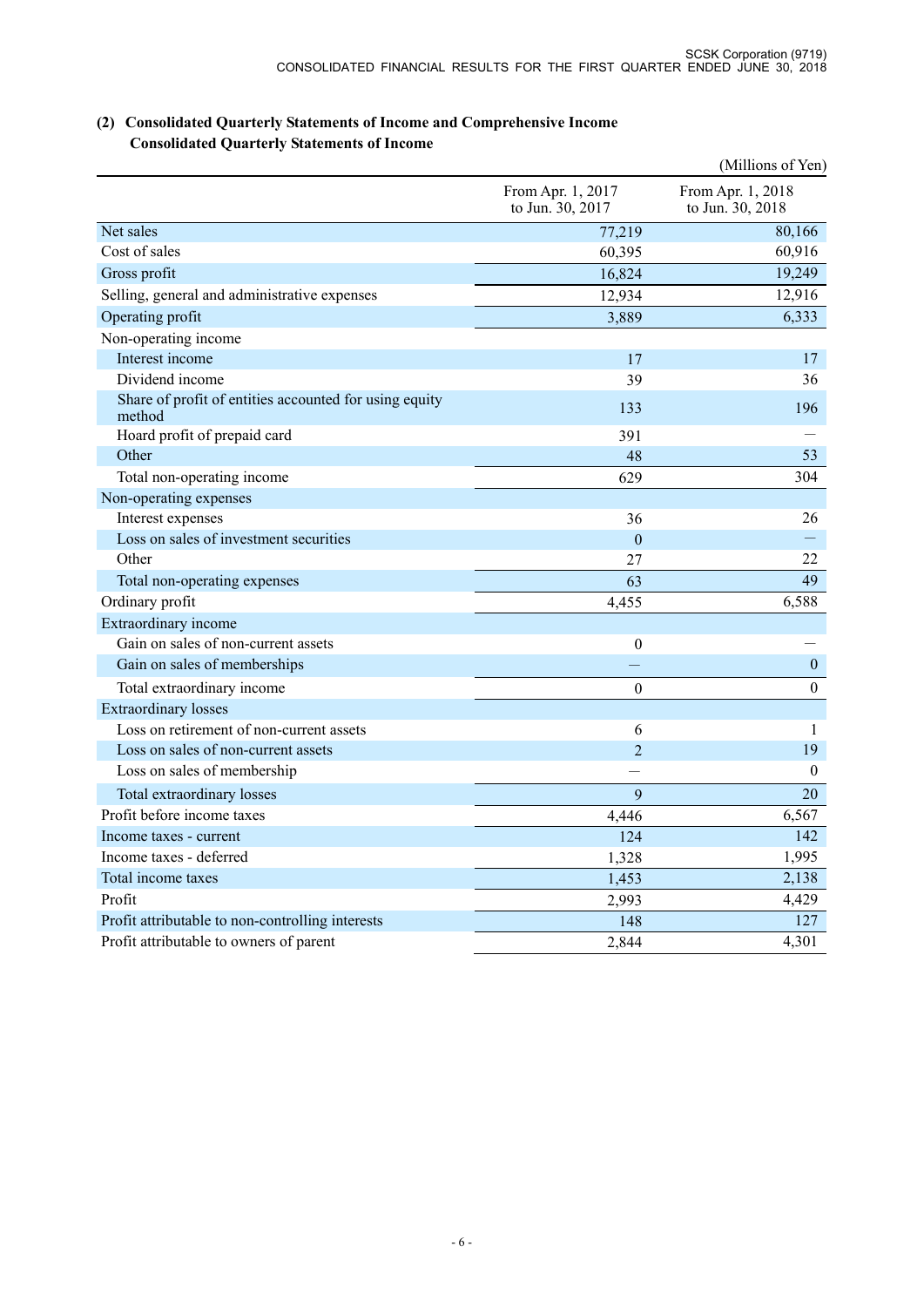|                                                                                      |                                       | (Millions of Yen)                     |
|--------------------------------------------------------------------------------------|---------------------------------------|---------------------------------------|
|                                                                                      | From Apr. 1, 2017<br>to Jun. 30, 2017 | From Apr. 1, 2018<br>to Jun. 30, 2018 |
| Profit                                                                               | 2,993                                 | 4,429                                 |
| Other comprehensive income                                                           |                                       |                                       |
| Valuation difference on available-for-sale securities                                | 147                                   | 15                                    |
| Deferred gains or losses on hedges                                                   | 6                                     | 16                                    |
| Foreign currency translation adjustment                                              | $-79$                                 | $-47$                                 |
| Remeasurements of defined benefit plans, net of tax                                  | $-42$                                 | 120                                   |
| Share of other comprehensive income of entities<br>accounted for using equity method | $\theta$                              | $-30$                                 |
| Total other comprehensive income                                                     | 32                                    | 74                                    |
| Comprehensive income                                                                 | 3,025                                 | 4,503                                 |
| Comprehensive income attributable to                                                 |                                       |                                       |
| Comprehensive income attributable to owners of parent                                | 2,874                                 | 4,374                                 |
| Comprehensive income attributable to non-controlling<br>interests                    | 150                                   | 129                                   |

# **Consolidated Quarterly Statements of Comprehensive Income**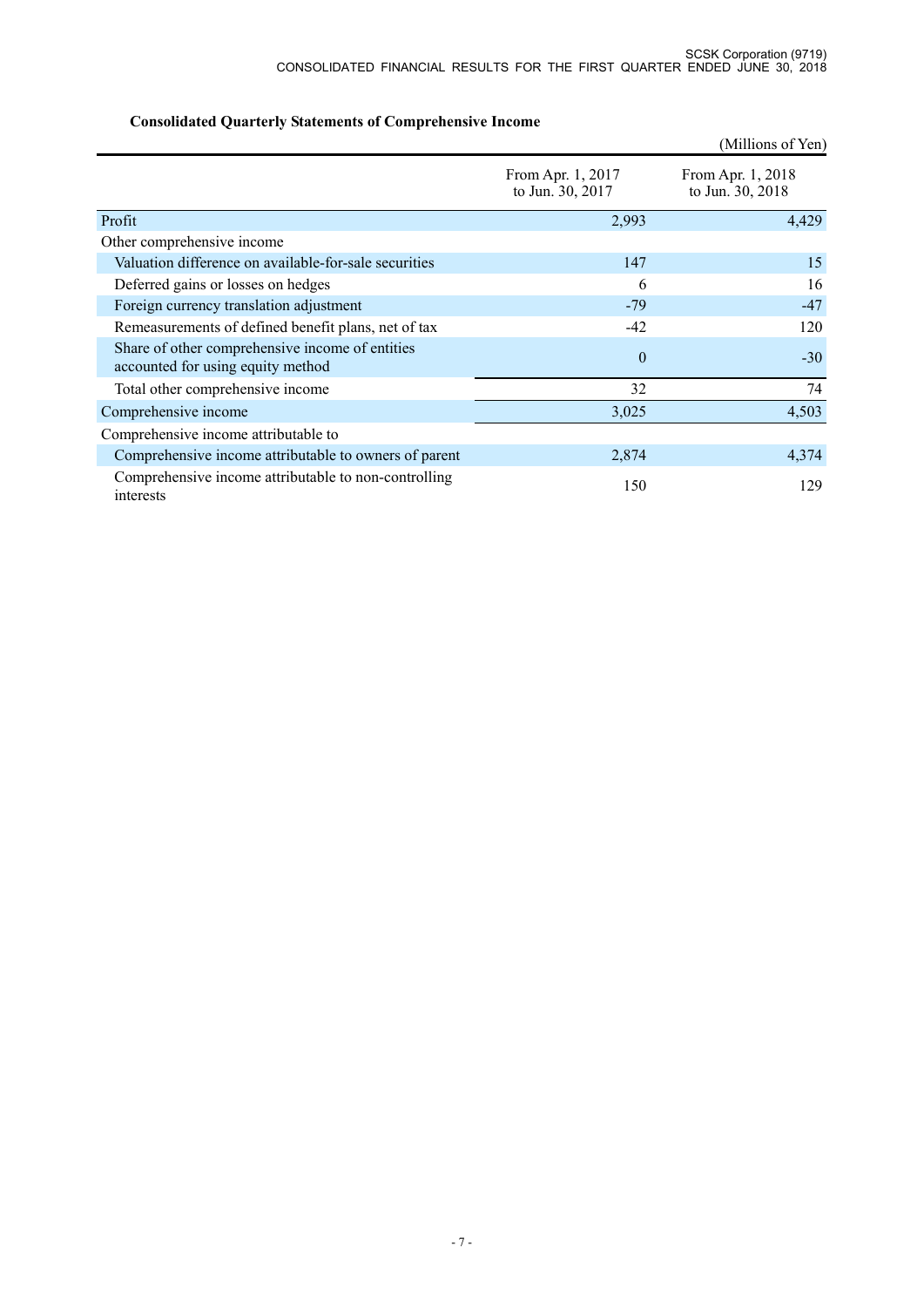# **(3) Consolidated Quarterly Statements of Cash Flows**

|                                                                         |                                       | (Millions of Yen)                     |
|-------------------------------------------------------------------------|---------------------------------------|---------------------------------------|
|                                                                         | From Apr. 1, 2017<br>to Jun. 30, 2017 | From Apr. 1, 2018<br>to Jun. 30, 2018 |
| Cash flows from operating activities                                    |                                       |                                       |
| Profit before income taxes                                              | 4,446                                 | 6,567                                 |
| Depreciation                                                            | 2,390                                 | 2,254                                 |
| Amortization of goodwill                                                | 17                                    | 7                                     |
| Increase (decrease) in allowance for doubtful accounts                  | $-14$                                 | $-57$                                 |
| Increase (decrease) in net defined benefit liability                    | $-228$                                | $-242$                                |
| Decrease (increase) in net defined benefit asset                        | $-0$                                  |                                       |
| Loss on retirement of non-current assets                                | 6                                     | $\mathbf{1}$                          |
| Loss (gain) on sales of non-current assets                              | $\overline{2}$                        | 19                                    |
| Loss (gain) on sales of investment securities                           | $\overline{0}$                        |                                       |
| Share of loss (profit) of entities accounted for using equity<br>method | $-133$                                | $-196$                                |
| Interest and dividend income                                            | $-56$                                 | $-54$                                 |
| Interest expenses paid on loans and bonds                               | 36                                    | 26                                    |
| Loss (gain) on investments in partnership                               | $-14$                                 | 8                                     |
| Decrease (increase) in investment securities for sale                   | 1,077                                 |                                       |
| Decrease (increase) in notes and accounts receivable - trade            | 14,663                                | 12,909                                |
| Decrease (increase) in inventories                                      | $-3,524$                              | $-12$                                 |
| Decrease (increase) in guarantee deposits                               | $-4,846$                              |                                       |
| Increase (decrease) in notes and accounts payable - trade               | $-4,133$                              | $-3,707$                              |
| Increase (decrease) in deposits received of prepaid cards               | 837                                   |                                       |
| Other, net                                                              | $-443$                                | $-1,526$                              |
| Subtotal                                                                | 10,084                                | 15,996                                |
| Interest and dividend income received                                   | 142                                   | 151                                   |
| Interest expenses paid                                                  | $-60$                                 | $-34$                                 |
| Income taxes (paid) refund                                              | $-952$                                | $-3,695$                              |
| Net cash provided by (used in) operating activities                     | 9,212                                 | 12,418                                |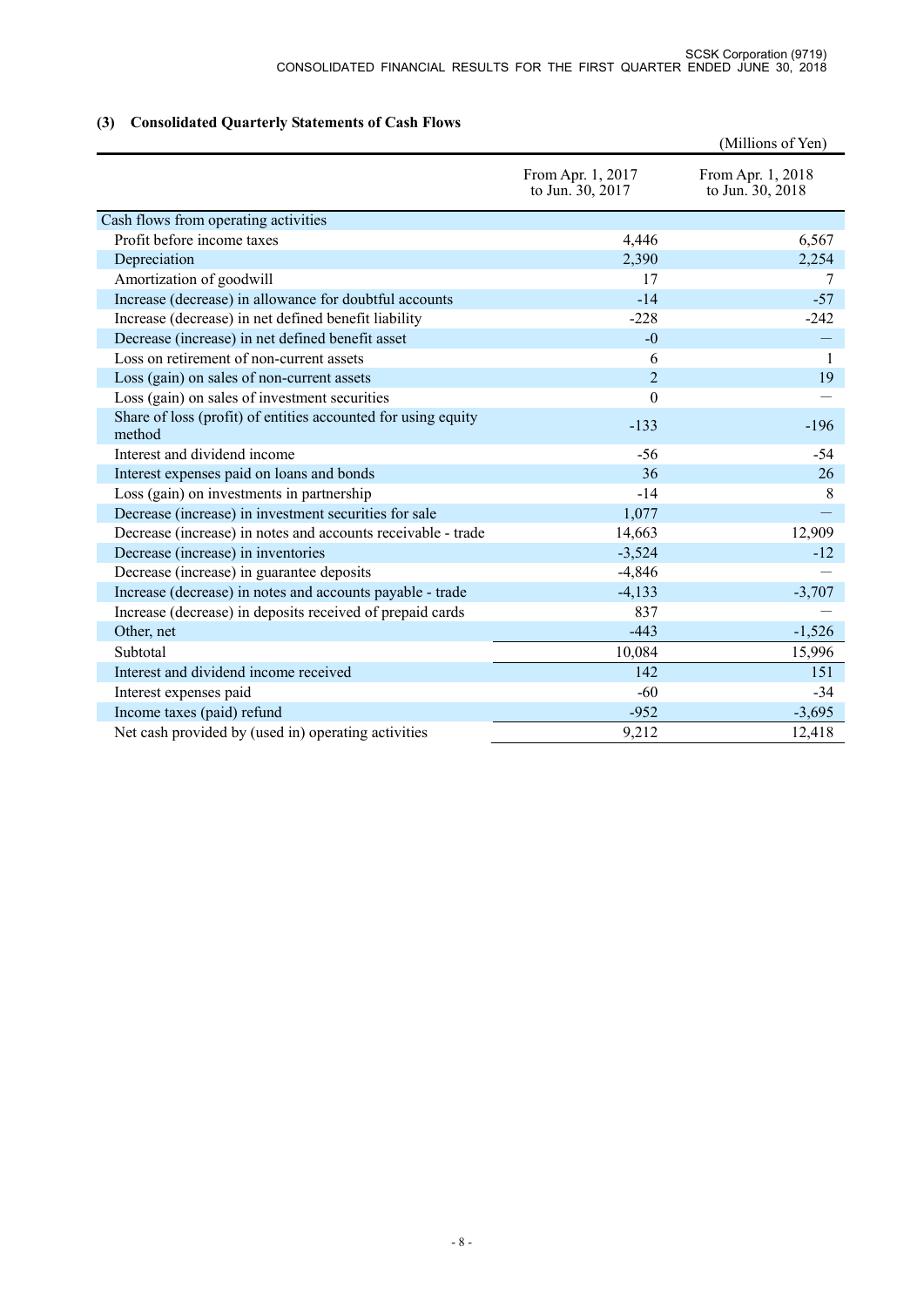#### SCSK Corporation (9719) CONSOLIDATED FINANCIAL RESULTS FOR THE FIRST QUARTER ENDED JUNE 30, 2018

|                                                                             |                                       | (Millions of Yen)                     |
|-----------------------------------------------------------------------------|---------------------------------------|---------------------------------------|
|                                                                             | From Apr. 1, 2017<br>to Jun. 30, 2017 | From Apr. 1, 2018<br>to Jun. 30, 2018 |
| Cash flows from investing activities                                        |                                       |                                       |
| Purchase of property, plant and equipment                                   | $-927$                                | $-2,741$                              |
| Proceeds from sales of property, plant and equipment                        | $\overline{2}$                        | $\mathbf{1}$                          |
| Purchase of intangible assets                                               | $-852$                                | $-907$                                |
| Purchase of investment securities                                           | $-300$                                | $-679$                                |
| Proceeds from sales and redemption of investment<br>securities              | 26                                    |                                       |
| Collection of short-term loans receivable                                   | $\mathbf{1}$                          | $\vert$                               |
| Proceeds from withdrawal of investments in partnership                      |                                       | 40                                    |
| Payments for lease and guarantee deposits                                   | $-149$                                | $-26$                                 |
| Proceeds from collection of lease and guarantee deposits                    | 138                                   | 365                                   |
| Other, net                                                                  | $-17$                                 | $-5$                                  |
| Net cash provided by (used in) investing activities                         | $-2,077$                              | $-3,951$                              |
| Cash flows from financing activities                                        |                                       |                                       |
| Repayments of long-term loans payable                                       | $-10,000$                             |                                       |
| Redemption of bonds                                                         | $-10,000$                             |                                       |
| Repayments of lease obligations                                             | $-175$                                | $-173$                                |
| Purchase of treasury shares                                                 | $-4$                                  | $-2$                                  |
| Proceeds from sales of treasury shares                                      |                                       | $\theta$                              |
| Cash dividends paid                                                         | $-4,941$                              | $-4,941$                              |
| Dividends paid to non-controlling interests                                 | $-66$                                 | $-69$                                 |
| Net cash provided by (used in) financing activities                         | $-25,187$                             | $-5,187$                              |
| Effect of exchange rate change on cash and cash<br>equivalents              | $-73$                                 | -64                                   |
| Net increase (decrease) in cash and cash equivalents                        | $-18,125$                             | 3,215                                 |
| Cash and cash equivalents at beginning of period                            | 123,935                               | 99,797                                |
| Increase in cash and cash equivalents from newly<br>consolidated subsidiary |                                       | 70                                    |
| Cash and cash equivalents at end of period                                  | 105,809                               | 103,083                               |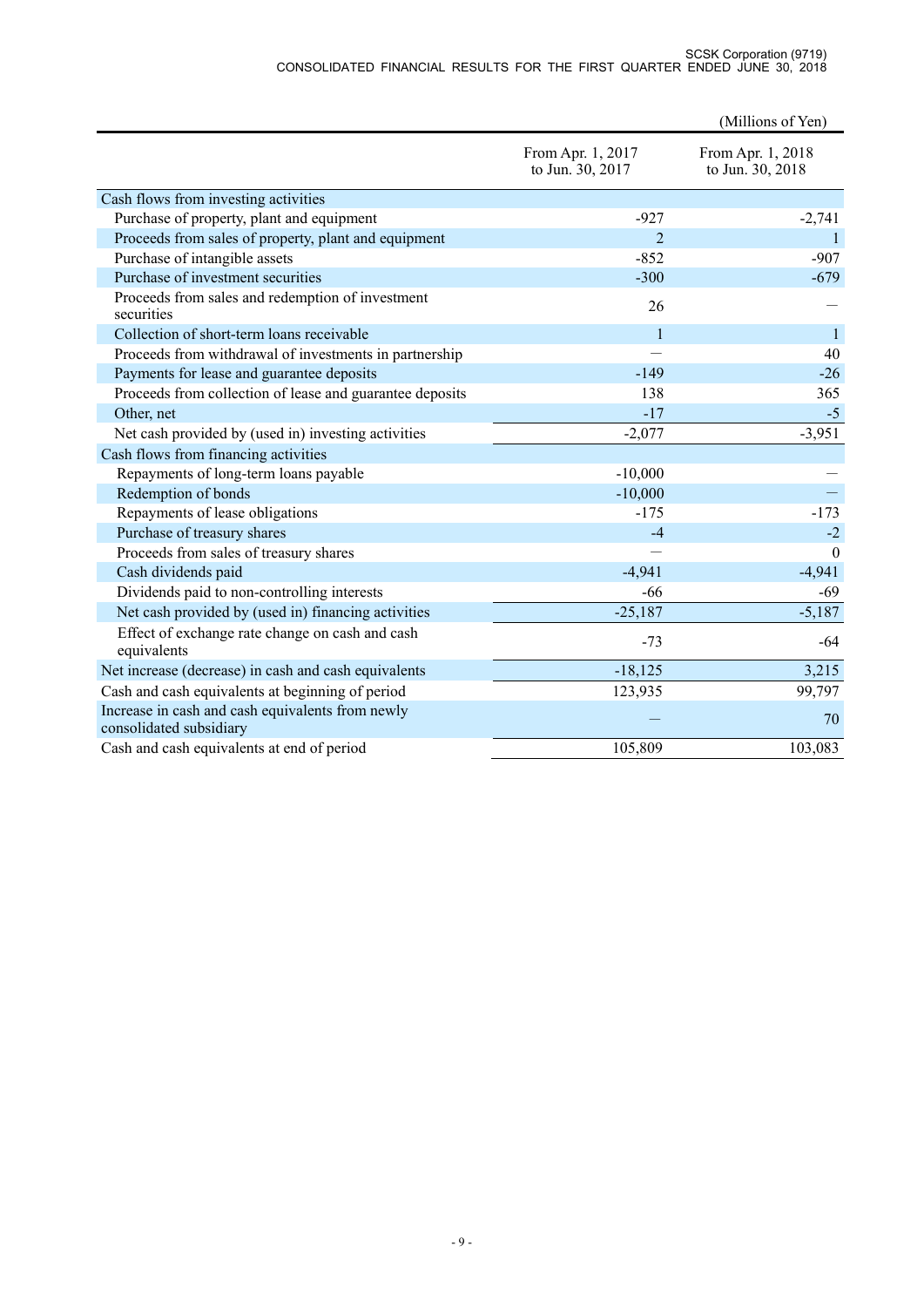### **(4) Notes regarding Consolidated Financial Results for the First Quarter ended June 30, 2018**

**(Notes regarding the Premise of a Going Concern)**

No applicable items.

#### **(Notes concerning significant changes in shareholders' equity)**

No applicable items.

#### **(Supplementary Information)**

Effective April 1, 2018, the Company applied Partial Amendments to Accounting Standard for Tax Effect Accounting (Accounting Standards Board of Japan (ASBJ) Statement No. 28, February 16, 2018). In reflection of this standard, deferred tax assets are displayed under investments and other assets while deferred tax liabilities are displayed under non-current liabilities.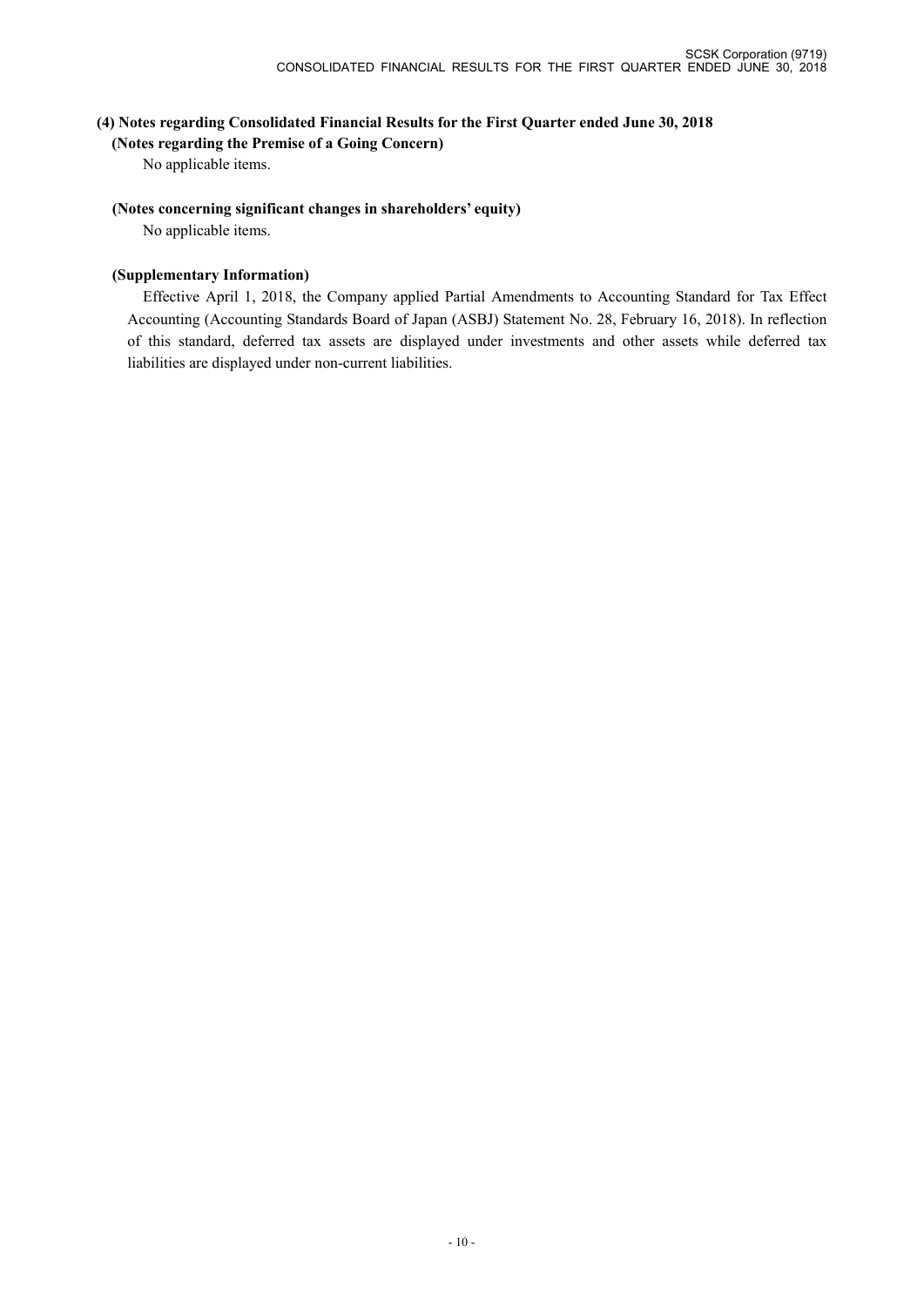## (Segment Information)

I. First quarter of fiscal year ended March 31, 2018 (April 1, 2017 to June 30, 2017)

Information on Sales, Segment profit (loss) by Reportable Segment

| (Millions of Yen)                         |                                                                 |                                                    |                                         |                                                               |                              |                          |                         |
|-------------------------------------------|-----------------------------------------------------------------|----------------------------------------------------|-----------------------------------------|---------------------------------------------------------------|------------------------------|--------------------------|-------------------------|
|                                           | Manufacturing &<br>Telecommunication<br><b>Systems Business</b> | Distribution &<br>Media Systems<br><b>Business</b> | Financial<br>Systems<br><b>Business</b> | Global System<br>Solutions &<br>Innovation<br><b>Business</b> | <b>Business</b><br>Solutions | IT Platform<br>Solutions | <b>IT</b><br>Management |
| Sales                                     |                                                                 |                                                    |                                         |                                                               |                              |                          |                         |
| (1) Outside customers                     | 8,555                                                           | 13,471                                             | 15,211                                  | 2,995                                                         | 15,015                       | 10,883                   | 9,998                   |
| Intersegment sales<br>(2)<br>or transfers | 191                                                             | 328                                                | 115                                     | 2,627                                                         | 1,317                        | 1,349                    | 2,841                   |
| Total                                     | 8,746                                                           | 13,799                                             | 15,327                                  | 5,622                                                         | 16,333                       | 12,232                   | 12,839                  |
| Segment profit (loss)                     | 444                                                             | 1,377                                              | 420                                     | 289                                                           | 460                          | 631                      | 661                     |

|                                           | Others | Total  | Adjustments<br>(Note 1) | Amounts<br>Reported in the<br>Consolidated<br>Financial<br><b>Statements</b><br>(Note 2) |
|-------------------------------------------|--------|--------|-------------------------|------------------------------------------------------------------------------------------|
| Sales                                     |        |        |                         |                                                                                          |
| (1) Outside customers                     | 1,088  | 77,219 |                         | 77,219                                                                                   |
| Intersegment sales<br>(2)<br>or transfers | 801    | 9,571  | $-9,571$                |                                                                                          |
| Total                                     | 1,890  | 86,791 | $-9,571$                | 77,219                                                                                   |
| Segment profit (loss)                     | 82     | 4,367  | -477                    | 3,889                                                                                    |

Notes: Adjustments are as follows:

1. The adjustment loss of ¥477 million to segment profit (loss) represent general corporate expenses that have not been allocated to the reportable segments.

2. Segment profit (loss) has been reconciled to operating profit in the consolidated income statement.